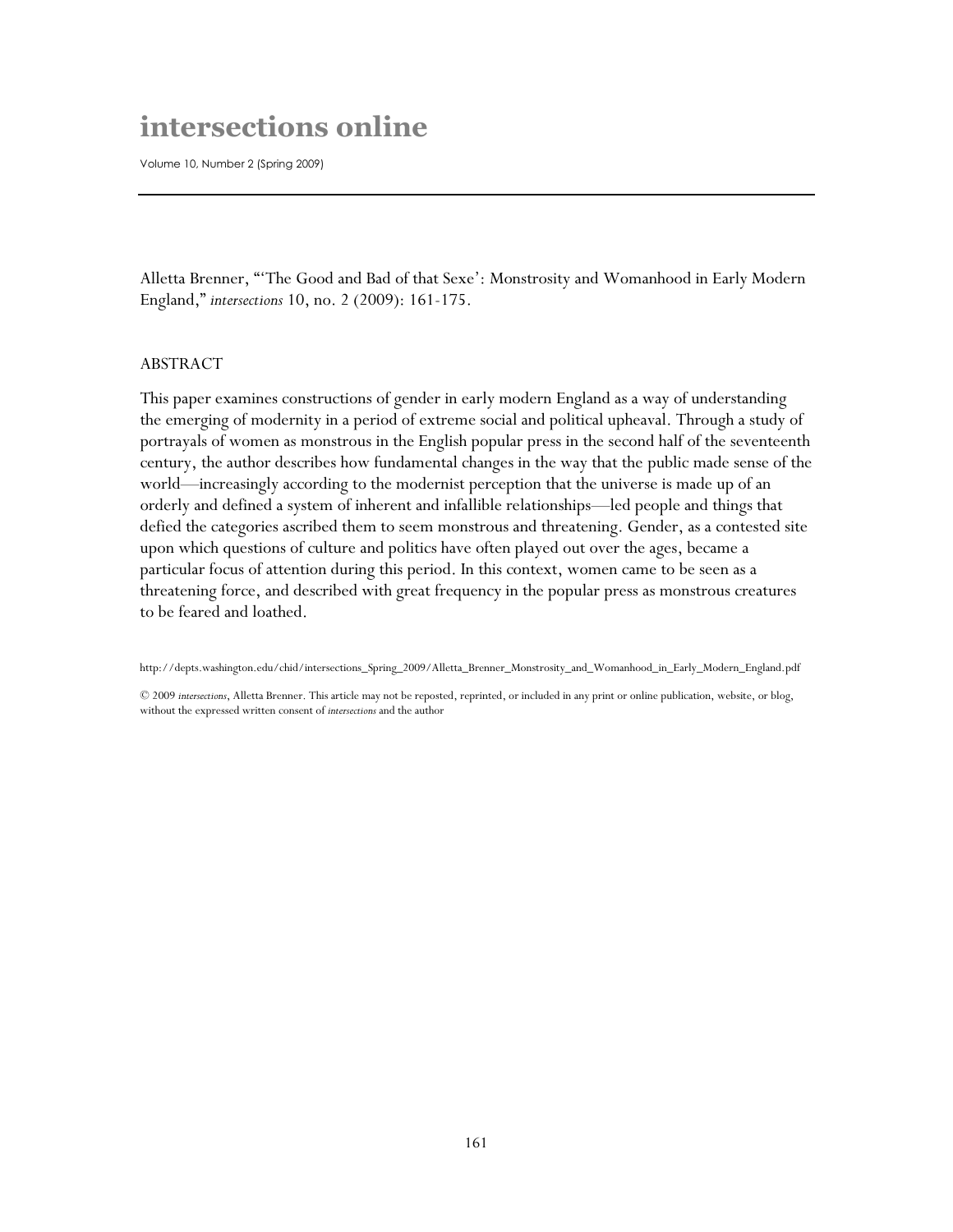## 'The Good and Bad of that Sexe' Monstrosity and Womanhood in Early Modern England

By Alletta Brenner University of Oregon

onsters. In the modern mind, they have come to occupy a mere Monsters. In the modern mind, they have come to occupy a mere<br>
periphery. Rejected by the orderly nature of our scientific universe, they are either subsumed into the categories of routine, abnormal results, or delegated to that of the supernatural—those things which have no place in our system, and thus cannot exist. However, not so long ago, monsters occupied a very different space. Monsters were evidence of the wondrousness of our world, signs of the vastness and variety of God's creation, and portents of his wrath. Monsters informed and reflected the way we understood our world. Daston and Park, in their extensive work on the history of wonder, have drawn this connection in terms of the heavenly and prodigious qualities perceived of monsters and how this tied to historical circumstance. These scholars, along with several others, have drawn a clear line between the rise of monsters and periods of social, religious, and political unrest.<sup>1</sup>

Monsters can be connected to the times in which they appear in other ways as well. Periods of upheaval are also characterized by change and redefinition. Here, the great struggle monsters come to embody is not just located solely in the presence of turmoil, but as well in its resolution and the general human effort to arrive at and justify a consensus about the 'natural order' of the world. For as much as they threaten them, monsters also help to define and signify boundaries and hierarchies. In his essay "Monster Culture (Seven Theses)", Jeffrey Cohen provides an excellent description of these phenomena:

The monster's body quite literally incorporates fear, desire, anxiety, and fantasy (both ataractic or incendiary), giving them life and an uncanny independence. The monstrous body is pure culture. A construct and a projection, the monster only exists to be read… Like a letter on the page, the monster signifies something other than itself: it is always a displacement, always inhabits the gap between the time of upheaval that created it and the moment into which it is received, to be born again.<sup>2</sup>

<sup>1</sup> For more on the historical dynamic of monsters see Lorraine Daston and Katherine Park, *Wonders and the order of nature, 1150-1750* (New York: Zone Books, 2001); Peter G. Platt, *Wonders, marvels, and monsters in early modern culture* (Newark: University of Delaware Press, 1999); and Jeffrey Cohen *Monster theory: reading culture* (Minneapolis: University of Minnesota Press, 1996).

 $2^2$  Cohen, 4.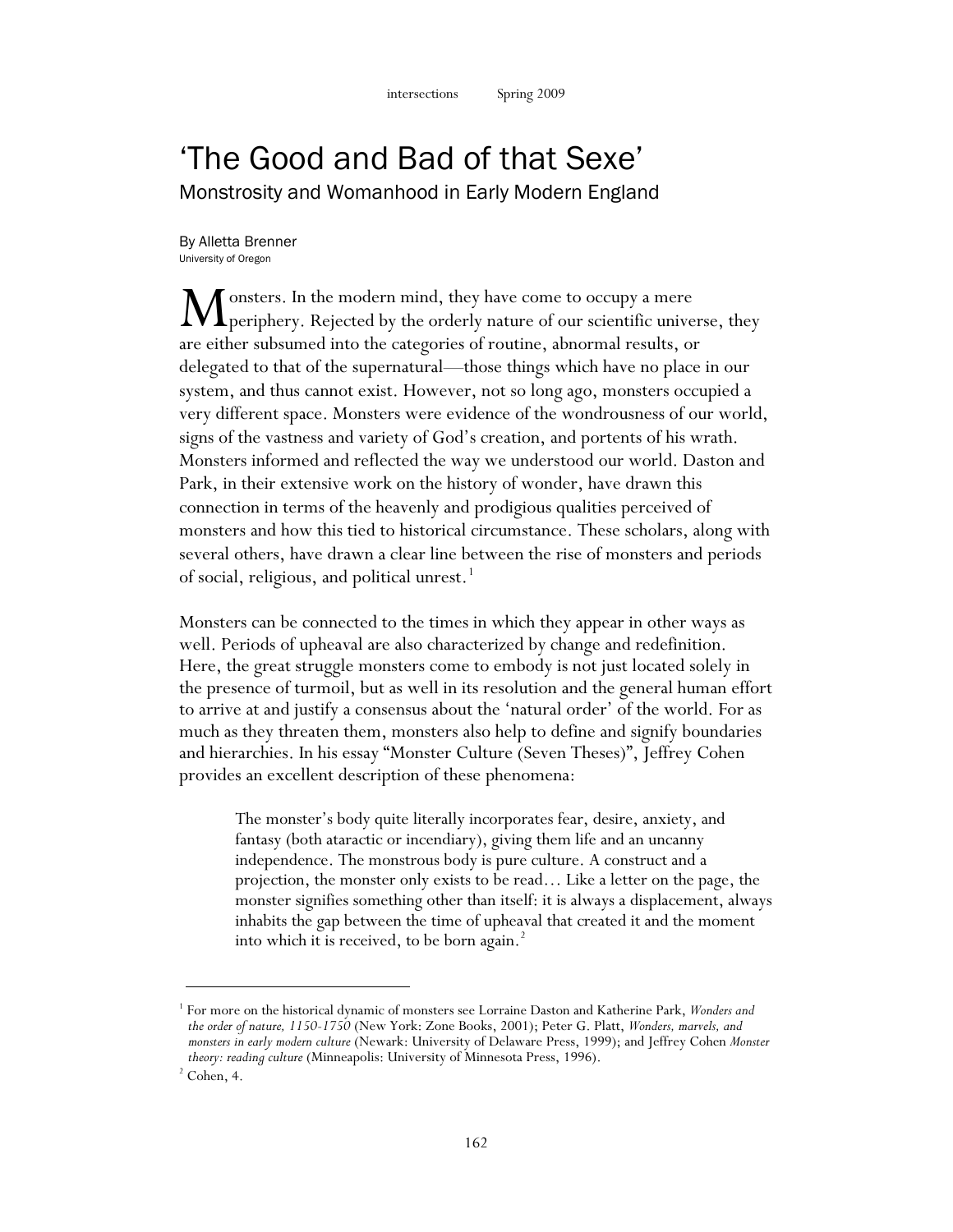As Cohen suggests, through a study of what, how, and why certain bodily characteristics or physical qualities have come to be understood as monstrous, we can observe how over time people have questioned and constructed the limits of the normal, natural world. This epistemological history—what Lorraine Daston has described as the way that "the categories that structure our thought, pattern our arguments and proofs, and certify our standards of explanation" have changed over time—is as much a reflection of human history as a dynamic of it.<sup>3</sup>

Ultimately, monsters are objects that cross boundaries of what we perceive to be normal, and thus natural. In the modern world, this carries implications that are specifically negative. Monsters are horrible, dangerous, and repugnant. However, prior to the modern period, monstrosity carried a dramatically different epistemological connotation. In the medieval period, Europeans saw themselves as party to a greater scheme of connections. Jerusalem was the physical and conceptual center of the globe, and all that existed was part of God's creation.<sup>4</sup> Under this philosophical framework, divisions were present, but only as parts of a greater holistic vision. Even when perceived as awful portents, the emphasis remained that such things came as a message from God. In the pre-modern mind a 'monster' might have been wondrous and stupefying, but never repugnant. For, nothing that was part of God's creation could be viewed as unnatural. Wonders were signs from heaven, evidence of nature's playfulness, and examples of the vastness of God's creation, but never perversions of it.<sup>5</sup> Consequentially, the usage of 'monstrosity' to refer to things as horrible and unnatural could not have developed without a significant shift in the conceptual ways in which the world was understood.

I examine one particular historical moment of unrest and redefinition to understand in part how this shift occurred: early modern England from the middle of the sixteenth century to the end of the seventeenth. Perhaps the most complex and turbulent in Britain's history, this period was witness to a civil war, the overthrow and execution of a monarch, the (then unprecedented) rule of queens, religious upheaval and reformation, the reinstating of both a monarchy

<sup>3</sup> Lorraine Daston, "Historical Epistemology," in *Questions of evidence: proof, practice, and persuasion across the disciplines*, eds. James Chandler, Arnold I. Davidson, and Harry D. Harootunian (Chicago: University of Chicago Press, 1994), 282.

<sup>4</sup> A dramatic example of this conceptual framework can be see in the Mappa Mundi, a medieval world map located in the British Library. It is also available in P.D.A. Harvey, *Mappa mundi: the Hereford world map* (London : Hereford Cathedral & the British Library, 1996).<br><sup>5</sup> See Daston and Park, *Wonders and the order of nature*, Chaps. 1 and 5. See also Platt, *Wonders, marvels, and* 

*monsters in early modern culture*. It should be noted that on occasion, monsters *were* taken to be an expression of evil. However, this was still understood as part of the cosmic dance between God and Satan, and not as something outside of nature. For more see Bettina Bildhauer and Robert Mills, *The monstrous Middle Ages* (Toronto: University of Toronto Press, 2003).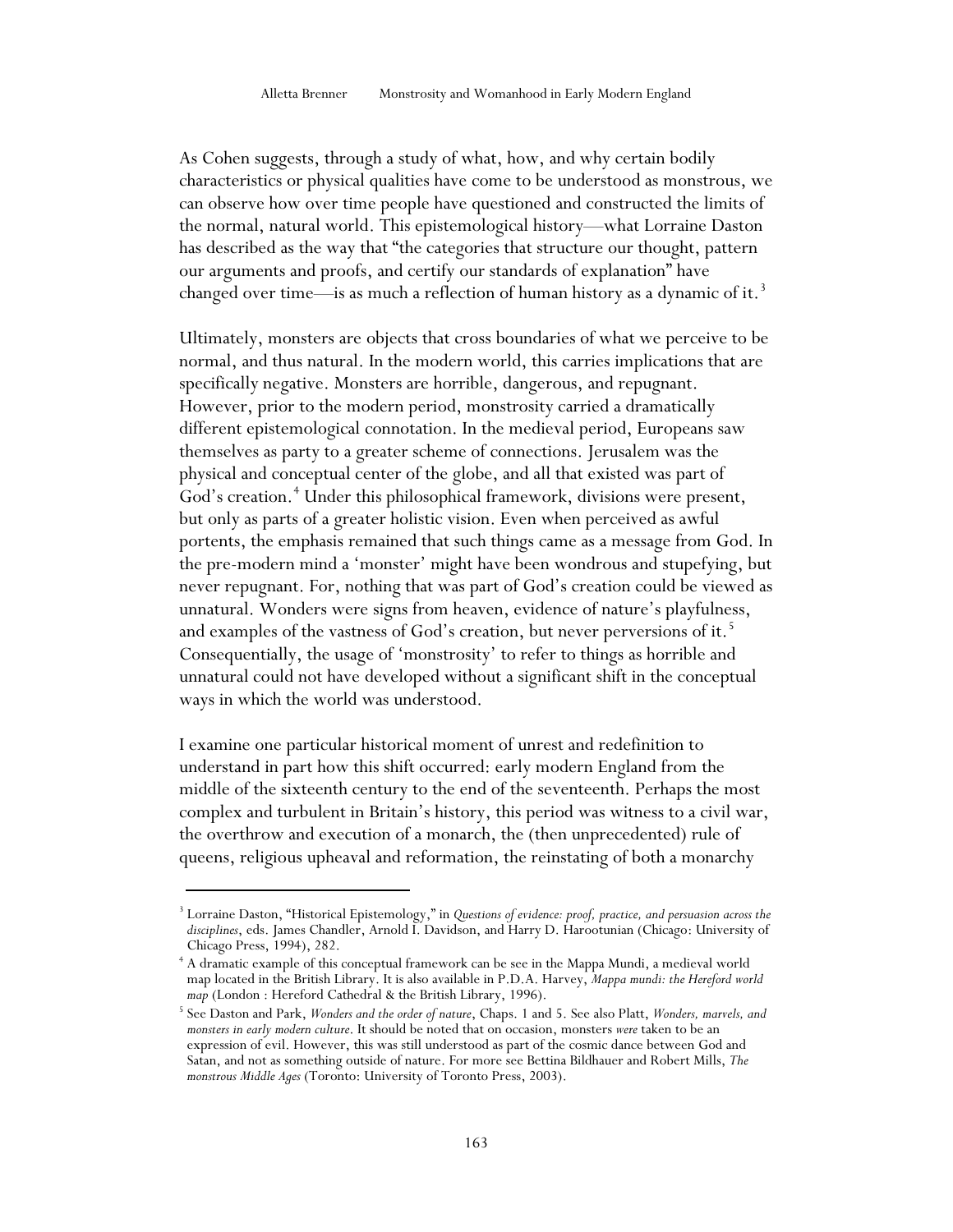and a religion, and a revolution in science and philosophy. Each of these great shifts were manifest in the appearance and interpretation of the monstrous.

onsters real and imagined played a crucial role in the early modern mindset—whether they were found in the form of grotesque births or witches, the sexually depraved or creatures with bodies composed of many species.' Through them, we can witness the collective anxieties of a nation as it sought for meaning in a time of vast uncertainty.<sup>6</sup> By tracing the formation and definition of these monsters, and the epistemological shifts they embodied, we are able to witness the continuing emergence of modernity in British society. M

In this period, monsters played a large part on the stage of popular imagination. One of the most intriguing examples of popular conceptions of monstrosity can be found in representations of women as monstrous creatures. In some ways, this was nothing new to the early modern period. After all, "the monster is difference made flesh" and the locating of difference within women's bodies is a tradition that goes back to the oldest of Christian mythologies, Adam and Eve.<sup>7</sup> However, throughout the early modern period, there was a profound surge in the idea that women were somehow monstrous creatures—at best gossiping, unreliable, dishonest and dangerous, and at worst literal corruptions of the human flesh.

While femaleness has long been associated with sinfulness, such a widespread indictment of ordinary women as literally *deformed* in body and soul is dramatic. Many have pointed to a rise in misogyny to explain this portrayal, but such explanations are unsatisfactory.<sup>8</sup> While it may have been true that certain events may have led to a misogynist backlash in early modern England, this does not explain why women would be portrayed in this particular manner, nor what the significance of such portrayals were for the way gender was being understood and defined in that time and place.<sup>9</sup> Instead, I propose that we examine this

 $6$  For more on the monsters and the preternatural and the meaning associated with them in this period see Lorraine Daston, "Marvelous Facts and Miraculous Evidence in Early Modern Europe," in *Questions of evidence: proof, practice, and persuasion across the disciplines*, eds. James Chandler, Arnold I. Davidson, and Harry D. Harootunian (Chicago: University of Chicago Press, 1994), 243; also see Daston and Park, *Wonders and the order of nature*, Chapters 1, 5 and 6.

<sup>7</sup> Cohen, 7.

<sup>8</sup> It is worth noting here while a rise in misogyny may certainly have occurred, (after all, this period would be witness to the some of the most violent of attacks against women: politically, economically, and certainly physically by way of 'witch trials'), I argue these events were only a symptom of larger cultural developments, embodied in an overall anxiety about sex and gender.

<sup>9</sup> For more on the history of anti-feminist writings in the pre-modern period see Alcuin Blamires, Karen Pratt, and C. William Marx, *Woman defamed and woman defended: an anthology of Medieval texts* (New York: Oxford University Press, 1992).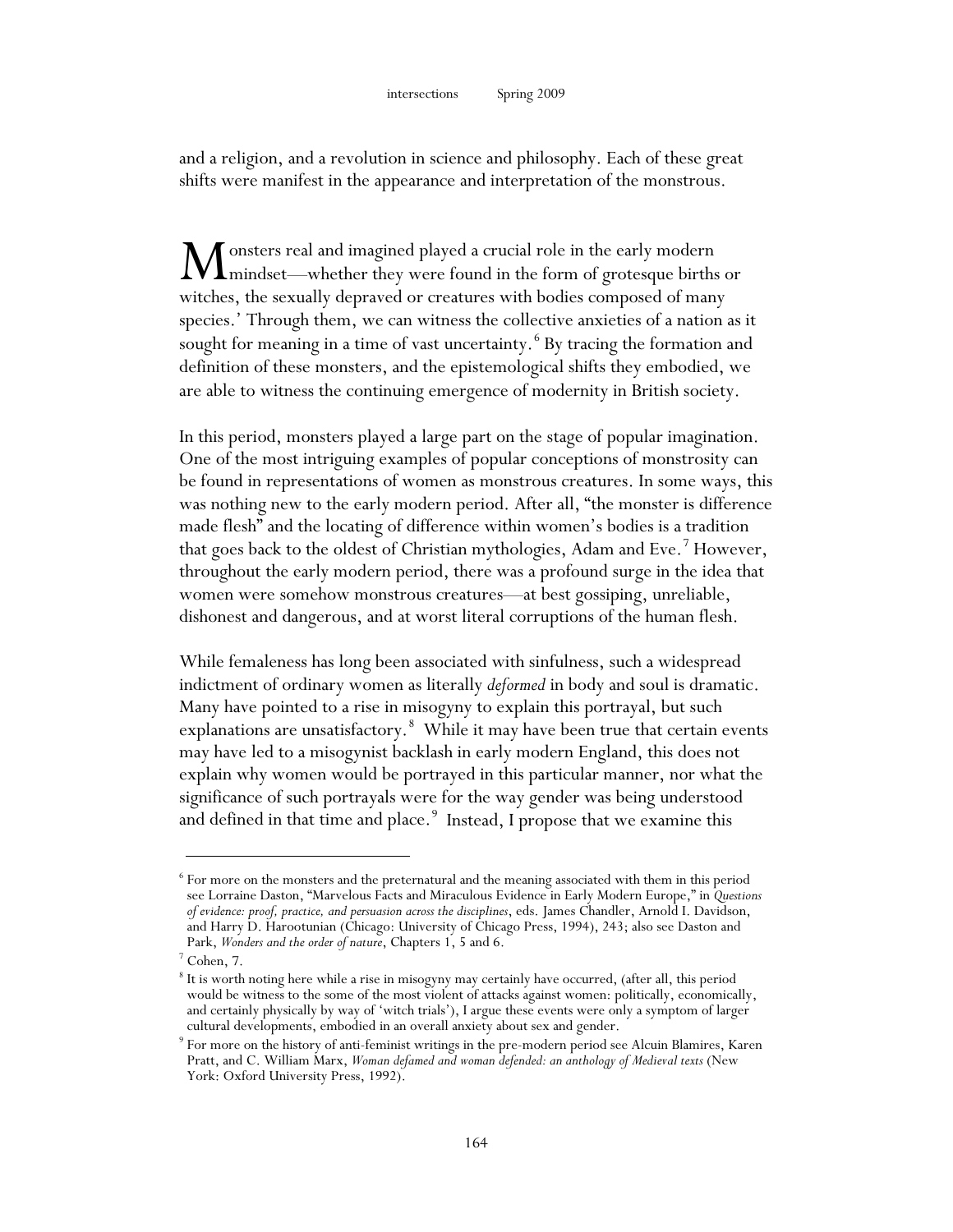phenomena through the lens of epistemological history, and ask instead, what does the portrayal of woman as monstrous tell us about the processes of redefinition and adjustment to which gender was subject in this period? And, how were these processes linked to larger epistemological shifts in English society as a whole?

To set a scene for this exploration, we must first go to where most monsters appeared in the popular imagination of the time, the small press. During this same period of unrest, the world of print—ranging from ballads, to books, to broadsides—underwent a vast degree of development. As political adversaries fought for power on the battlefield, ideological battles were be fought out in print—a fact indicated by the exponential growth of printed materials during the tumultuous period of 1640 to 1660. $^{10}$ 

In a unique way, the small press brought together all degrees of English society, embodying a whole variety of ideas and experiences, and in turn disseminating them to everyone. In any particular shop, one might find everything from the latest discoveries of Boyle, to the finest work of Shakespeare and the bawdiest pornography, often all sharing and borrowing themes. Thus from its center in London, the press was literally a vast and crucial site for discourse and debate. Here, monsters were recorded and represented, their meanings interpreted, and their ultimate significance determined. Likewise, it is through an analysis of relevant small press that we can observe the developmental course of all kinds of epistemologies, as their meanings were negotiated between the many institutions of English culture and thought, and in works of every genre and price.<sup>11</sup>

Historically a favorite topic, it is unsurprising that a significant amount of printed material in early modern England dealt with the theme of women. While definitions of sex and gender have always been major objects of contention, this subject had reached new heights, becoming a primary topic of discussion. Beginning with the controversial rein of the Tudors, and marked by the infamous '*querelle de femmes'*—the prolonged humanist debate on the status and nature of women—this period would be witnessed to a virtual explosion in misogynist writings dictating everything from the 'true nature of the feminine sex', to the

 $10<sup>10</sup>$  An example of this growth can be seen the in the growth of the pamphlets collected by the printer Thomason: 22 in 1640, over 1000 1641, and 1966 in 1642, with an overall total of more than 22,000 from 1640 to 1660. For more, see Fred S. Siebert, *Freedom of the press in England, 1476-1776: the rise and decline of government controls* (Urbana: University of Illinois Press, 1952), 191.

<sup>11</sup> For more on the history of the British press and cultural discourse see Jerome Friedman, *The battle of the frogs and Fairford's flies: miracles and the pulp press during the English Revolution* (New York: St. Martins Press, 1993). Also, Joad Raymond, *Pamphlets and pamphleteering in early modern Britain*, Cambridge studies in early modern British history (Cambridge, UK: Cambridge University Press, 2003).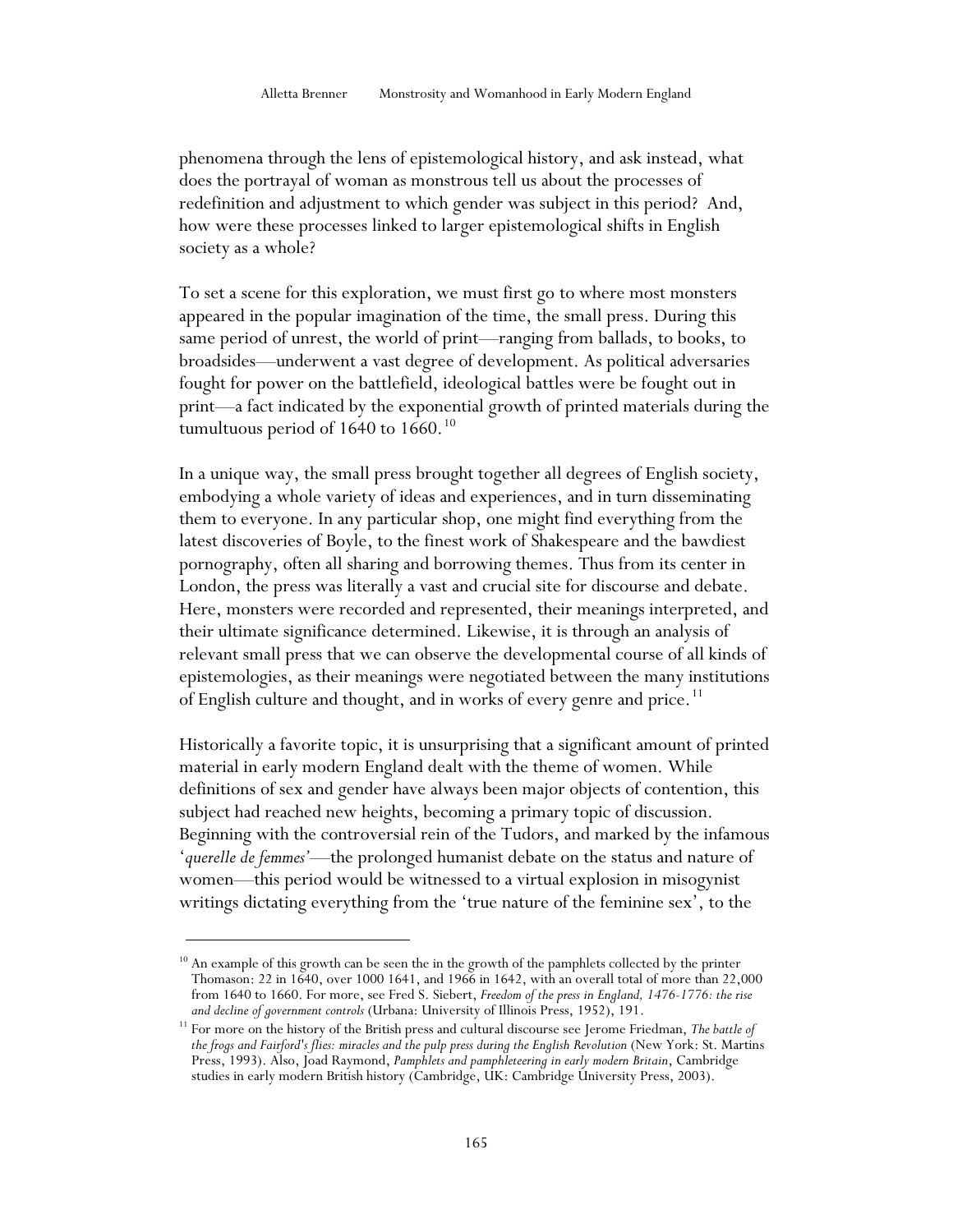appropriate roles for women in religion, marriage and reproduction.<sup>12</sup> From all aspects of society, thousands of authors would weighed in on the issue, each purporting to know the final 'truth' of the matter, while clearly representing their own individual interests. Though numerically marginal, female authors too participated in this discourse, both condemning and defending their sex with great eloquence and wit.<sup>13</sup> Further, as was made clear by so many authors' appeals to their audiences, women too were avid readers of these works, often warranting a style aimed particularly to at female audiences. Thus, while the medium of print was definitely circumscribed by relations of power and influence, and though the wealth of material clearly represented the ideals, desires, and interests of men, it nonetheless provides us with an excellent map of the debate as it developed over time.<sup>14</sup>

Centered mostly on conceptions of 'true' and 'appropriate' womanhood, these writings focused on a variety of major themes, namely: politics, morality, women's role in history, and appropriate relations between men and women. Common to almost all of these, is an insistence upon the inferiority of the female sex, and broad, virulent attacks upon its perceived defects. Claiming the majority of women to be gossiping, lazy, inconstant, manipulative, and untrustworthy creatures with voracious sexual appetites, much of this literature paints women as inherently evil and troublesome. To this point, one such author even suggests 'hanging' as a preferable alternative to marriage.<sup>15</sup> Others, acknowledging the 'general usefulness' of women, would provide their readers with suggestions of how to secure a 'constant', honest wife, and avoid a 'shrew'.<sup>16</sup> Thus while often positing an argument in terms of merely critiquing certain 'bad' behaviors thought to be typical of women, the authors of these works almost always emphasized their own version of the ideal 'goodwife' who happily and without protest adheres to her rigidly defined, subservient role.

 $12$  See Joy Wiltenburg, Disorderly women and female power in the street literature of early modern England and Germany (Charlottesville: University Press of Virginia, 1992), 9; also Raymond,

Pamphlets and pamphleteering, Chapter 7, and Friedman, The battle of the frogs, Chapter 9.  $^{13}$  For a variety of great examples of women's participation in the printed world, see Suzanne Trill, Kate Chedgzoy and Melanie Osborne, *Lay by your needles ladies, take the pen: writing women in England, 1500- <sup>1700</sup>* (New York: St. Martin's Press, 1997). Also see Anne Haselkorn and Betty Travitsky, *The Renaissance Englishwoman in print: counterbalancing the canon* (Amherst: The University of Massachusetts Press, 1990), and Charlotte Otten, *English women's voices, 1540-1700* (Miami: Florida International University Press, 1992).

<sup>14</sup> See Wiltenburg, *Disorderly women,* Chapter 3; Friedman, *The battle of the frogs* Chapter 1, and Raymond, *Pamphlets and pamphleteering*, Chapter 7.

<sup>15</sup> Raymond, 284. Also see Barbara McManus, Barbara, *Half humankind: contexts and texts of the controversy about women in England, 1540-1640* (Urbana: University of Illinois, 1985).

<sup>16</sup> Raymond, 279-288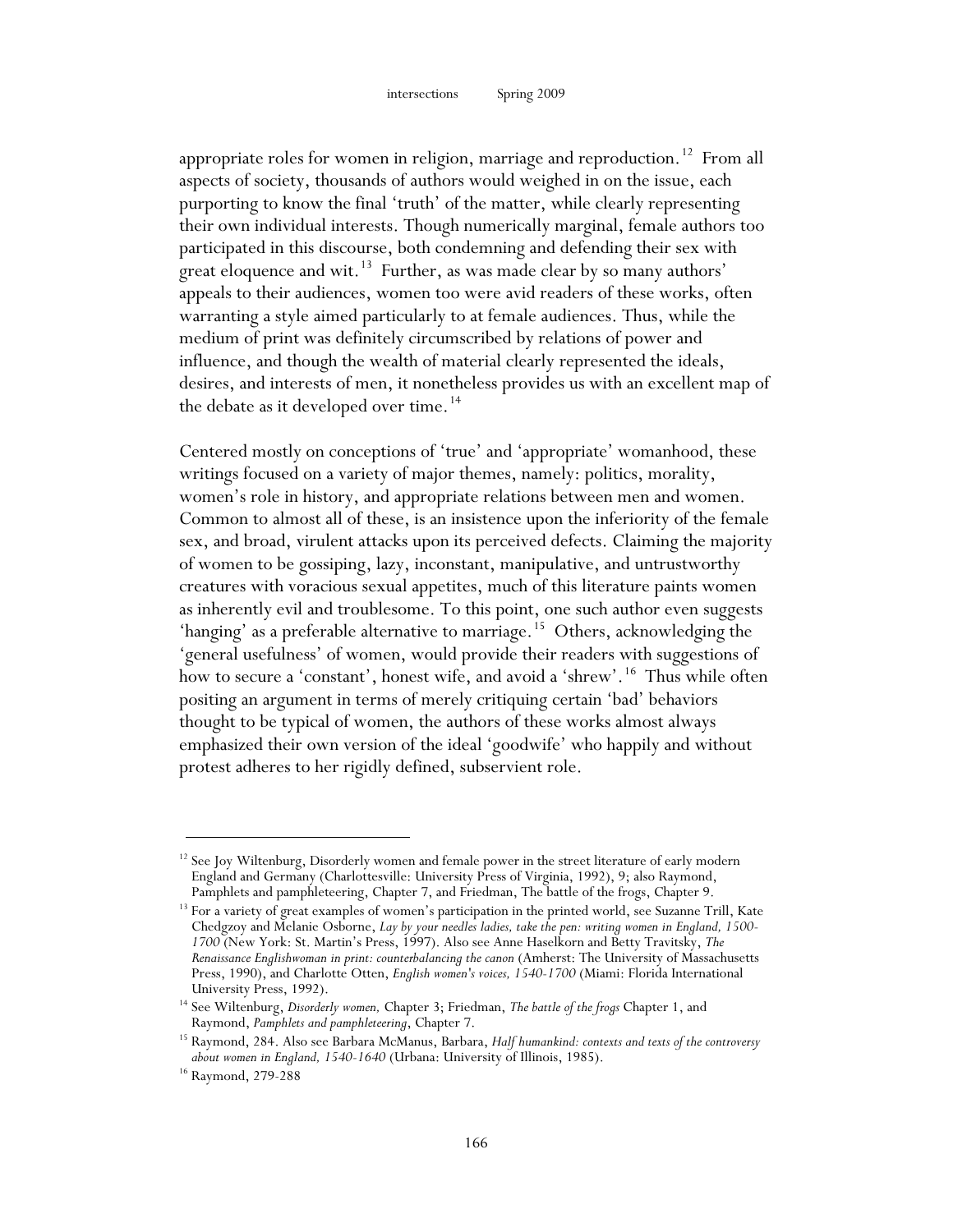One of the earliest works of the period to proclaim the monstrosity of women was John Knox's famous *First blast of the trumpet against the monstrous regiment of women* in 1558. Regaling the recent phenomena of female rulers as abhorrent to nature, it built upon the misogynist sentiments typical of his day and, to makes the argument that women who stepped outside the role God created for them were unnatural and repugnant:

To promote a Woman to beare rule, superioritie, dominion, or empire above any realme, nation, or citie, is repugnant to Nature; contumelie to God, a thing most contrarious to his reveled will and approved ordinance; and finallie, it is the subversion of good order, of all equitie and justice.<sup>1</sup>

Its primary theme, that women were created by God to be subservient to men and were thus unfit to rule over them, set the premise for a whole litany of writings to come, as authors would continue to emphasize the 'unnaturalness' of powerful females. Invoking immediate and fierce debate about female capability, Knox's piece brought to a head one of the major debates of his time.<sup>18</sup> Though the subsequent succession of Queen Elizabeth would soon force Knox to recant, and make attacks against female rulers impossible, the general theme of natural hierarchy, and violations of it as monstrous, would remain steadfast.

Perhaps the most infamous of these brutal, tongue-in- cheek arraignments of womankind, would be the notorious pamphlet by Joseph Swetnam, *The araignment of lewde, idle, forward, and unconstant women: or the vanitie of them, choose you whether. With a commendacion of wise, vertuous and honest women,* in 1615. Consisting of misogynistic stereotypes in scathing tone, Swetnam's pamphlet emphasized the comical nature of women's faults, calling females 'necessary evils' who could all use some adjustment. Short and inexpensive, it would run at least 10 editions by 1637, with others as late as 1807, prompting many angry responses, and even a play titled *Swetnam the woman hater, arraigned by women A*  new comedie, in 1620.<sup>19</sup> Though considered by many to be repetitive, contradictory and unimaginative, the lasting power of Swetnam's pamphlet in the fast moving world of print indicates the fact it must have carried some resonance with its readers.

<u>.</u>

<sup>&</sup>lt;sup>17</sup> Josephine A. Roberts, Josephine, "Radigund Revisited: Perspectives on Women Rulers in Lady Mary Wroth's Urania," in *The Renaissance Englishwoman in print: counterbalancing the canon*, eds. Anne M. Haselkorn and Betty Travitsky (Amherst: University of Massachusetts Press, 1990), 187. For more on common conceptions about women in this period see Antonia Fraser, *The weaker vessel* (London: Weidenfeld and Nicolson, 1984).

<sup>18</sup> For more on "The First Blast of the Trumpet" and its responses see, Carroll Camden, *The Elizabethan woman* (Houston: The Elsevier Press, 1952), Chap. 9. See also Shepard, *Gender and authority in* 

<sup>&</sup>lt;sup>19</sup> See Camden, 255-257; Raymond 284-290.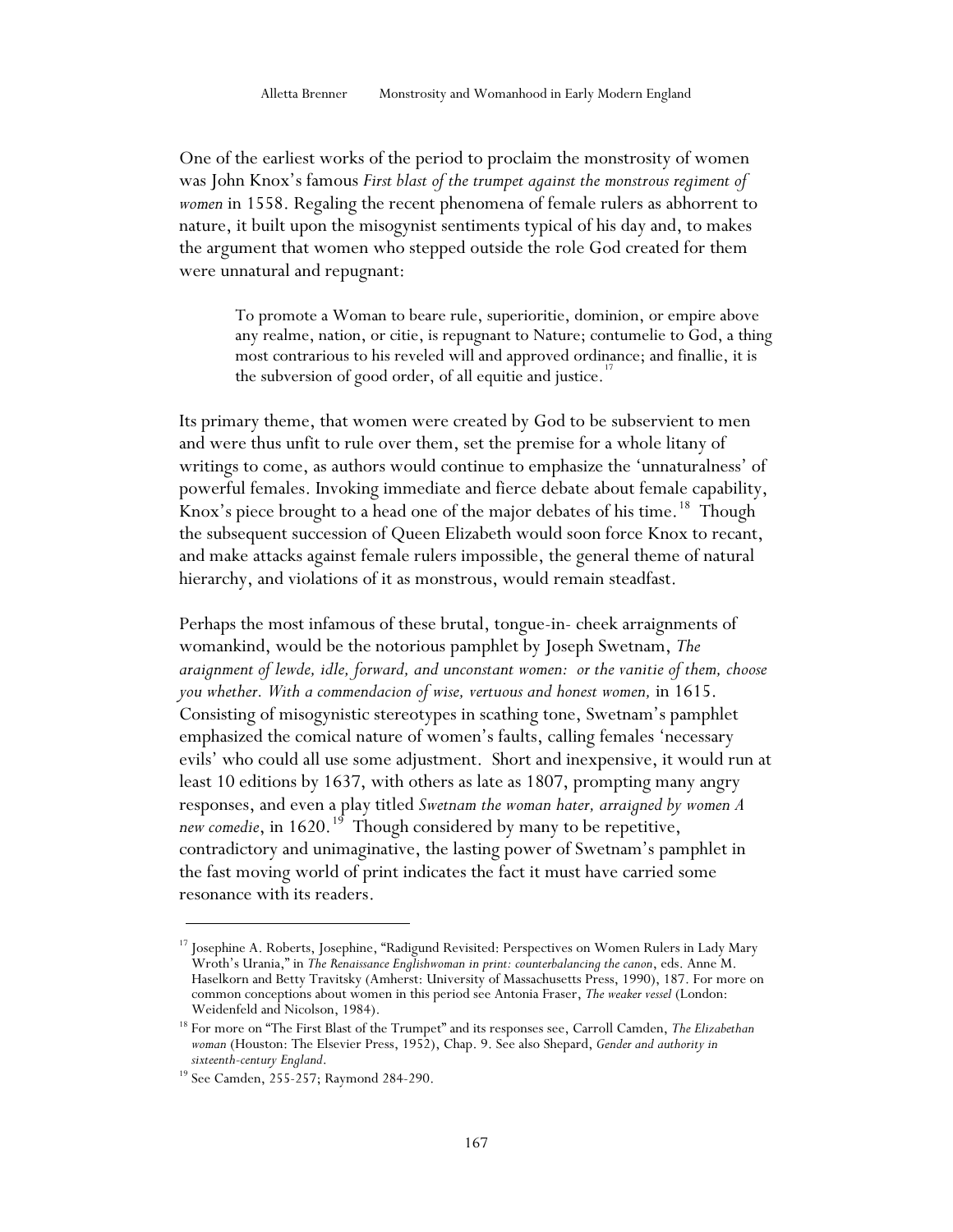Like Knox's *First Blast*, Swetnam's *Araignment* spurred intense controversy, sparking and setting the style for decades of debate and commentary.<sup>20</sup> One of the most prominent refutations of Swetnam's argument would be against his insistence that all women were bad, as demonstrated by his failure to truly provide an example of a 'good' woman to counter his criticisms. While his case met frequent attacks against his blindly misogynist claims,; none of these threatened his and others' essential assumptions about the feminine ideal.<sup>21</sup> Though sweeping judgments were made in both cases, declaring on one side the general badness and inferiority of women, and on the other, the general goodness and equality of women, neither challenged the fundamental idea that women should be relegated to a particular, limited role of bearing children and serving their husbands, nor that chastity and lack of passion should be preferable.<sup>22</sup> In almost every pamphlet to follow Swetnam, on either side of the issue, this dichotomy would remain, with few actual challenges to the structures of femininity and masculinity that underlined it. Thus And while Swetnam never directly declared women monstrous, his work is an important contribution in a long vein of misogynist literature that does. The deepened hierarchical divisions and attitudes that emerged from the debate were fundamental additions to the construction of feminine monstrosity, making the notion of a 'natural', 'good' woman in opposition to the 'unnatural', 'bad' (and thus monstrous) woman, all the more rigidly defined.

A s the gender debate climaxed between 1640 and 1670, images of monstrous women proliferated. Vast numbers of books, broadsides and pamphlets presented tales of horrendous, monstrous women who tyrannically dominated the men in their lives, causing them to commit acts of terrible sin, and even going so far as to murder their families (or in some cases, clients).<sup>23</sup> For some, these ubiquitous 'whores', 'witches' and 'shrews' and the ultimate sins they embodied were signs of God's wrath against a nation that had sinned. For others, they were signs of how corrupted a nation Britain had become.<sup>24</sup> But for more still, they were the very incarnation of the fear that Britain itself had been

<u>.</u>

 $^{20}$  For more on the history of controversies over women, including that surrounding Swetnam, see Linda Woodbridge, *Women and the English Renaissance: literature and the nature of womankind, 1540-1620* (Urbana: University of Illinois Press, 1985).

<sup>21</sup> Raymond, 285-286. See Ann Rosalind Jones, "Counterattacks on "The Bayter of Women": Three Pamphleteers of the Early Seventeenth Century," in *The Renaissance Englishwoman in print: counterbalancing the canon*, eds. Anne M. Haselkorn and Betty Travitsky (Amherst: University of

Massachusetts Press, 1990): 45-62.<br><sup>22</sup> Raymond, 285-286.<br><sup>23</sup> For more examples see Roger Thompson, *Unfit for modest ears: A study of pornographic, obscene, and bawdy works written or published in England in the second half of the seventeenth century* (Totowa, NJ: Rowman and Littlefield, 1979).

<sup>&</sup>lt;sup>24</sup> Friedman, 179-200, 255-261.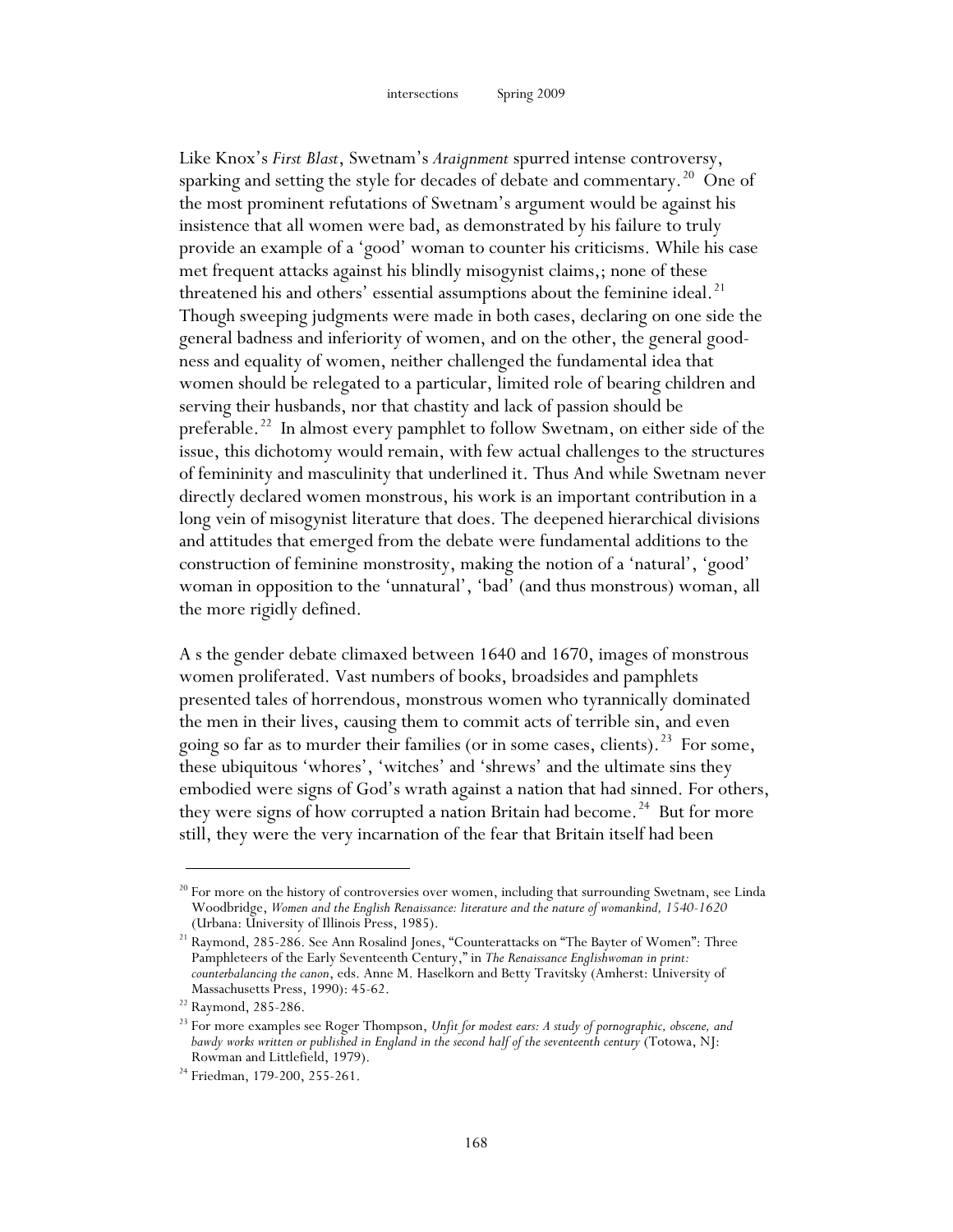'cuckolded', literally losing control of its subjects and in doing so becoming an emasculated, headless nation.<sup>25</sup> In this tradition, some of the fiercest attacks would be reserved for sectarians and activists such as the Quakers, Adamites, Anabaptists, Levelers and Diggers, whom were perceived as giving too much power to women, becoming sexually depraved and dominated by 'religious whores.'

Imagining these women as devilish minions of Satan, these authors emphasized the righteousness of their own political and social agendas, and with it the unequivocal sense that powerful women gained their dominance only through unnatural, evil workings. As one such pamphlet envisioned: "But ye of all whores, there is no whore to a Holy Whore, which when she turns up the white of her eye and the black of her tail, when she falls flat on her back, according as the spirit moves her, the fire of her zeal kindles such a flame that the devil can not withstand her…she can cover her lust with religion."<sup>26</sup> In all, the theme would be the same: English women were stepping outside their proper roles, with disastrous results.

One particular pamphlet, entitled *A brief anatomie of women: being an invective against, and apologie for the bad and good of that sexe*, provides us with an excellent example of feminine monstrosity as it was envisioned and debated. Like others of its time, it closely followed the form and the sentiments of its predecessors, invoking many of the same arguments and images. Women are deformed creatures, filled with the trickery of Satan:

If we but observe their actions and undertakings, it will manifestly appear that they are… humane creatures merely metamorphosed, seeming to be that which truly and really they are not, and in a word, it is most apparent that they onely are the greatest and most powerful temptations to evill of all other.<sup>27</sup>

However, this work goes beyond the simple misogynistic rants of some earlier works. Published anonymously in 1653, dead center in the highpoint of debate,

<sup>&</sup>lt;sup>25</sup> See William Burns, "The Kings Two Monstrous Bodies: John Bulwer and the English Revolution," in *Wonders, marvels, and monsters in early modern culture*, ed. Peter G. Platt (Newark: University of Delaware Press, 1999), 188-189. Interestingly, this fear of national emasculation was also expressed by John Knox in "First Blast of the Trumpet."

<sup>26</sup> Friedman,185. Friedman quotes *A Strange wonder, or, A wonder in a woman, wherein is plainely expressed the true nature of most women. Especially of some eminent women in this citie. Likewise a plaine description of many mad tricks and slights lately performed by a zealous sister which was overcome with the spirit* (London, Printed for I.T., 1642). For more on the misogynistic use of print for political purposes see Thompson, *Unfit* 

*for modest ears*. 27 *A Brief anatomie of women: being an invective against, and apologie for the bad and good of that sexe* (London: printed for E. Alsop, 1653), 3. This text is available in the Thomason Tract Series (microform) from University Microforms of Ann Arbor, Michigan.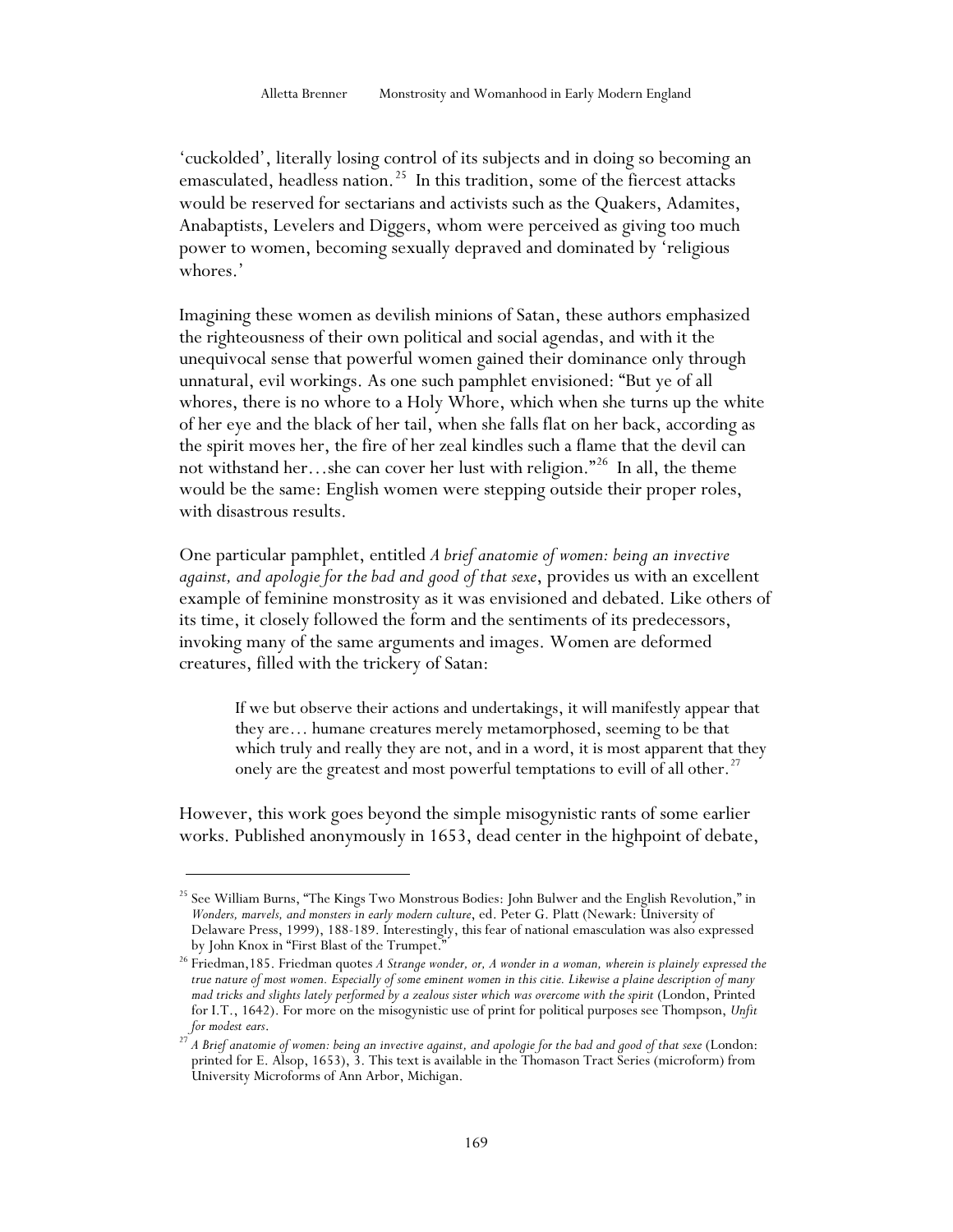it existed on a cusp between two radically different understandings of gender: woman as a version of man, and woman as an entirely distinct creature. Thus in *A brief anatomie*, we can observe the workings of some of the major epistemological shifts that marked its time, as Britain became increasingly invested in a modern worldview, and a very different vision of monstrosity emerged.

*A brief anatomie* contributed to the discourse on womanhood in several important ways relevant to the development of modernity. The foremost of these, was a shift in the way that gender divisions were drawn and affirmed. Such divisions are an essential element to a modernist worldview. Bruno Latour, in his critical work *We have never been modern*, describes this function succinctly as a process he calls "purification." According to Latour, one of the main directives of modernism is not simply the division of objects into separate and distinct groups, but what moderns perceive as the *purification* of them into their essential meanings, allowing for each object to then be placed into its respective category of existence.<sup>28</sup> In this way, boundaries do more than delegate (and separate) groupings of objects—they determine their *possibilities* of existence. While it is certain that this 'purification' is only an illusion (Can we ever really determine the essential qualities of anything?), its impact on the way we see the world is powerfully evident in the historical formation of modern epistemologies of sex and gender. The upsurge of monsters in the early modern period can be seen as related to this emerging process; for by the very nature of their contradictory bodies, they "resist all attempts to include them in any systematic structure."<sup>29</sup>

In England, an emphasis on the delegation of all things, including the sexes, into rigid and separate categories of meaning had begun as early as the sixteenth century. However, because the purifying force of the scientific method was still only in its early stages during the early modern period, the lines drawn were often confusing and contradictory. John Bulwer, one of the most significant authors on monstrosity during the mid seventeenth century, provides an excellent example of this relationship in his encyclopedic work *Anthropometamorphosis*. 30 Bulwer's principal concern was that of deformity. For Bulwer, monstrosity not just the result of "licentiousnesse of inordinate concupiscence," but the incarnation of "very wickedness"—the perverse crossing of essential and fundamental lines of division. For Bulwer, the traversing of

<sup>28</sup> Bruno Latour, *We have never been modern* (Cambridge, MA: Harvard University Press, 2002), 1-37.  $29$  Cohen, 6.

<sup>30</sup> Burns, 197-198; Also see Mary Campbell, "Anthropometamorphosis: John Bulwer's Monsters of Cosmetology and the Science of Culture," in *Monster theory: reading culture*, ed. Jeffrey Cohen (Minneapolis: University of Minnesota Press, 1996).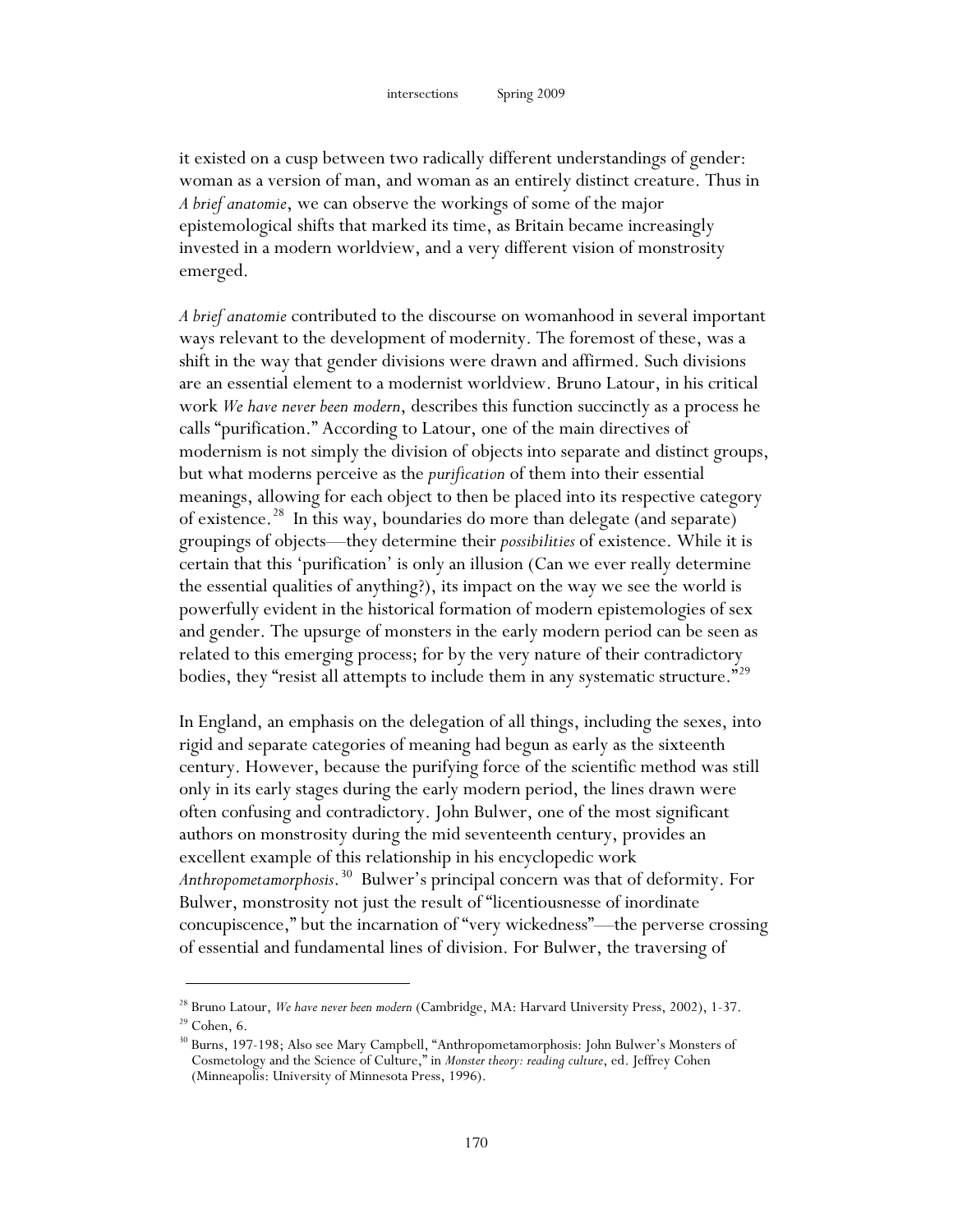gender lines was one of the most monstrous of acts. Bulwer described castration with particular rage, as 'high treason' against nature.

What things determined the essential nature of each sex was still hotly debated, and Bulwer, attempting to clear up such ambiguity, often found himself stuck at extremes. For example, Bulwer considered even shaving a deformity as it made a man too effeminate, a point that most of his fellow men would have rejected.<sup>31</sup> Contemporary to Bulwer's work, both the desire to and difficulty of 'setting things straight', are strongly evident in the way gender is defined and described within *A brief anatomie*.

Like Bulwer, the author of *A brief anatomie* also pushes to extremes. From the very beginning, the author makes a significant point of emphasizing divisions:

For if there were not deformity how could their be beauty [?]; and if there were not sin, how could righteousness appear[?]. The Antipathy therefore between good and evil, is as great as the visible difference betwixt the most resplendent light and obscurest darkness.<sup>32</sup>

Following the legacy of Swetnam's pamphlet, this kind of sharp line is extended to what the author identifies as two different breeds of woman, "the good and bad of that sexe": the first of which is "abundant [with] goodness and magnificent virtues", and a second, which is made up of deformed women "whose corrupt natures and evil dispositions render [them] odious in the sight of God and man."<sup>33</sup> Likewise, he states: "We must also acknowledge that women (in their natural inclinations) are all in extreams, for they that are good are really good indeed, and they that are bad are usually extremely evill."<sup>34</sup> These dichotomies are evidence of what was a conscious societal effort to construct clear bound-aries upon a division that was inherently (and only increasingly so) problematic. Because it was almost impossible for women to cross over these lines, they were locked into positions of 'essentially good' or 'essentially bad.' Together, this virtual splitting of womanhood into two opposing camps created a powerful requisite for monstrosity, for if only one can be natural, all else is unnatural and thus 'deformed.'

In addition to the boundary between 'good and bad' women, perceptions of feminine monstrosity also emerged from perceived boundaries between the

<sup>&</sup>lt;sup>31</sup> Burns, 197-198.<br><sup>32</sup> *A brief anatomie*, Introduction.<br><sup>33</sup> Ibid

 $34$  Ibid, 5.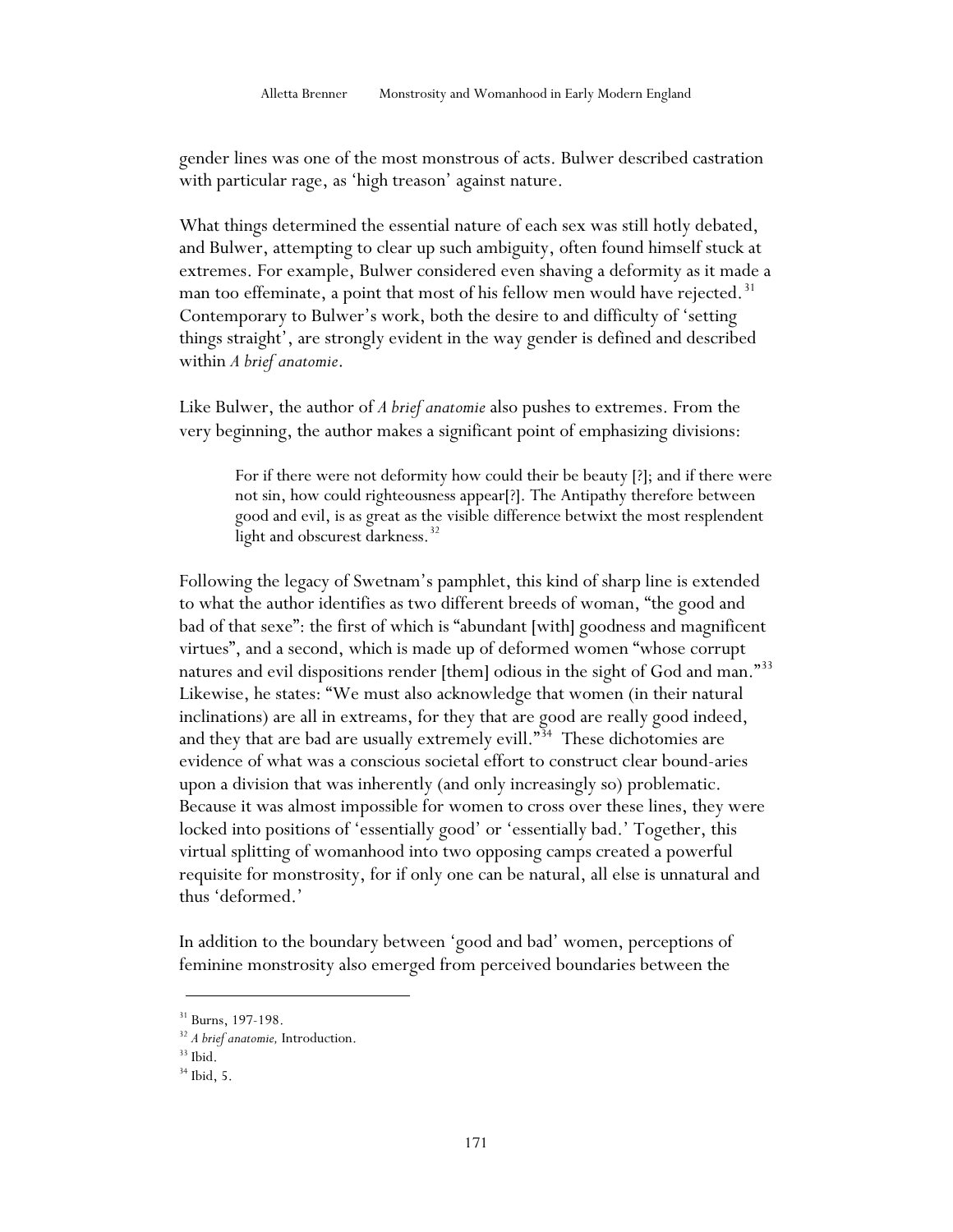sexes that sought to define man and woman as oppositional in nature. Such an emphasis reveals an important contradiction between the modern conception of sex, and older conceptions of gender that existed at the time. For while the modernist emphasis on boundaries encouraged placing men and women at opposite poles, the reasons cited for women's deformities relied upon an older, more flexible understanding of the interrelation of the sexes. This understanding of feminine monstrosity focused instead on the interrelatedness of the sexes; making the case that from Eve's literal birth from the 'crooked rib' of Adam, to the formation of gender in the womb,<sup>35</sup> women are created by God as 'deformed' men, monstrous in their own right by their physical and mental inadequacies. By the early seventeenth century, however, the physiological distinctness of women's bodies had become firmly established in the scientific realm and was gaining traction in popular conceptions of gender also. Evidence of this new oppositional view of gender is present in the *A brief anatomie*, albeit in constant tension with pre-modern conceptions of gender which are also present. Thus, while the author goes to great pains to distinguish women from their male 'counterparts', he explains female difference and monstrosity in the language of deformity, returning often to the idea of original sin as the source of feminine badness.

The author begins with the moral and historical context of the Eve, making a special point of noting that women are a group which has almost exclusively gone against the interests of men (that is, of 'all mankind'):

If we but consider the nature and qualities of the generality of that sex, even in all ages from the fall of man unto this present, we may well perceive that they have not only been extremely evil in themselves but have also been in the main instruments and immediate causes of murder, idolatry, and a multitude of other heinous sins. 36

Following this line of reasoning, the author then provides a long list of female biblical characters that committed enormous acts of sin, or more importantly, like Eve, led to the downfall of men. While a few examples of 'good' women are cited, the general sense given is that women, by their own initial instincts, are not. This point is only emphasized in the work's conclusion: "For we find (by sure and infallible arguments) that the number of the righteous are but few, and

<u>.</u>

<sup>&</sup>lt;sup>35</sup> According to Aristotle, women were created when male babies failed to reach their full development; Thus women in essence, were deformed men. This made them less than perfect, being faulty models of the perfect human, man. For more on this conception of physiology in the early modern period see Kate Aughterson, *Renaissance woman: a sourcebook : constructions of femininity in England* (London: Routledge, 1995), 41-66. 36 *A brief anatomie,* 1.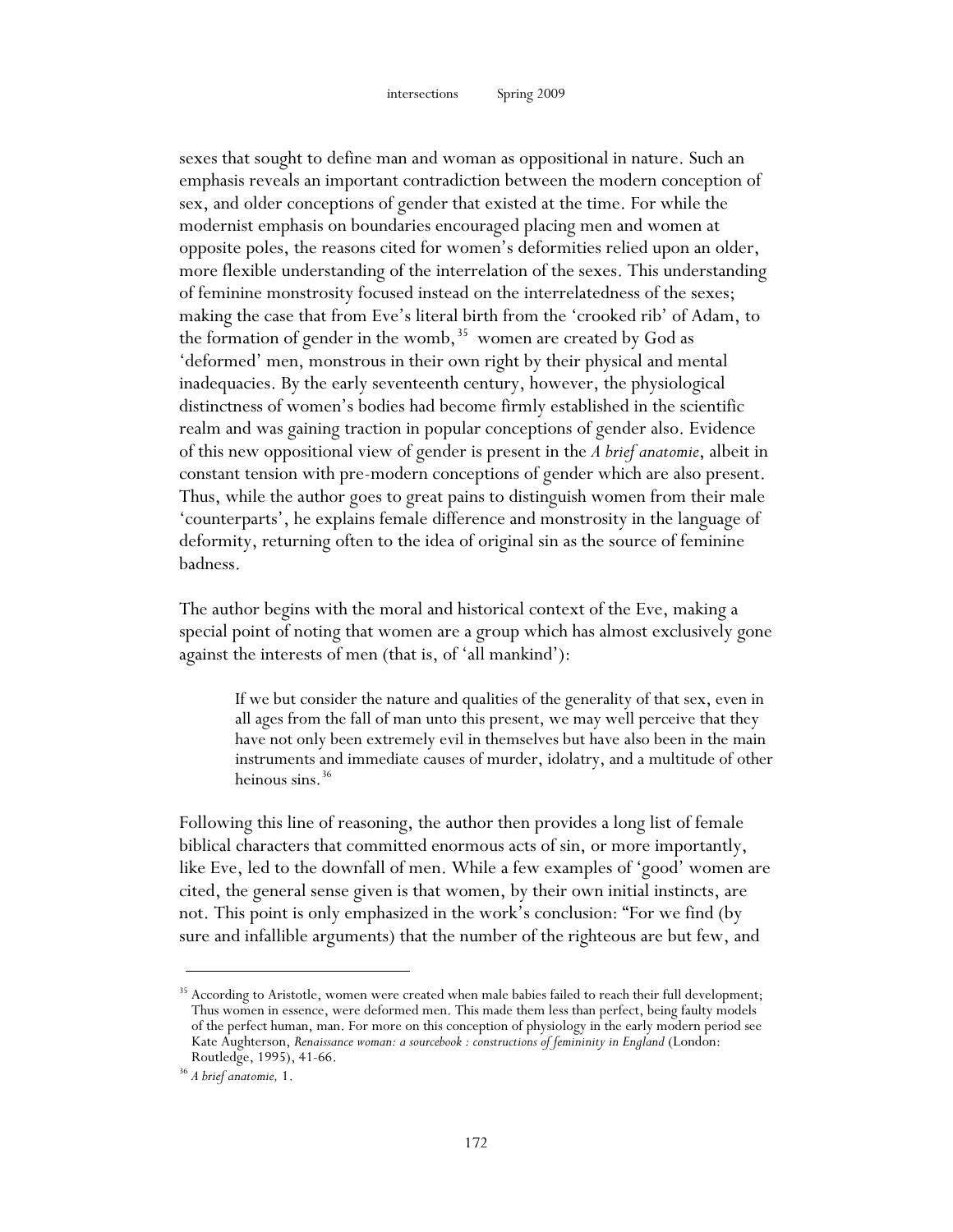the wicked very numerous."<sup>37</sup>

This tendency for badness is given to be a result of woman's weaker mind and morals, consequence of an inferior degree of development inherited all the way back from her 'grandmother Eve'.<sup>38</sup> If we follow the general argument of most contemporary guidebooks on femininity and morality, female goodness was only possible with the moralizing influence of religion and the social constraints of propriety.<sup>39</sup> And even then, while a few women could overcome their tendency toward badness, the vast majority apparently would not, a fact emphasized by *A brief anatomie'*s insistence upon the utter rarity of 'good women.' The clear conclusion of such a definition, is that women are the dark counterpart to an inherently good (read: pure) male sex, and that all transgressions on the part of men, result from the 'pollution' of women.

While drawing upon an older understanding of the interrelatedness of the sexes based on biblical narrative, the author of *A brief anatomie* also draws upon more modern conceptions of difference that aim to delineate and separate the sexes. However, unlike those medical anatomies that were developing in the same era, it serves not to normalize and naturalize the female body, but rather to reinforce its function as a monstrous creation:

The golden tresses of their amorous hair… doth manifestly express the true performance of their dutie to their great Lord and master Lucifer, in observing so well his livery... Their roling eies,  $40$  like shining pearl, seem to be the baits that insnare men in their love, whole fruit is destruction…Their bodie it self is a magazine of corrupt and ill humors, which hath continual recourse to all the rest of the members: Their thighs are the ascent unto this frail fabrick of corruption, their legs the supports, and their feet swift guides to the waies of vanity, for from the crown of their head to the sole of the foot, there is not a good member, no not one.<sup>41</sup>

In this process, the author attempts to pursue the aim of laying out and exposing

 $37$  Ibid., 5.

<sup>&</sup>lt;sup>38</sup> Fraser, 1-4.<br><sup>39</sup> For a few excellent examples of these texts see Lloyd Davis, *Sexuality and gender in the English Renaissance: an annotated edition of contemporary documents*. Garland reference library of the humanities, v. 2011 (New York: Garland Publishing Co., 1998); Aughterson, *Renaissance woman: a sourcebook*; and Fraser, *The weaker vessel*.

<sup>&</sup>lt;sup>40</sup> Eies (eyes), may be also read as synonymous with vagina. For more on early modern slang see James T. Henke, *Gutter life and language in the early "street" literature of England: a glossary of terms and topics, chiefly of the sixteenth and seventeenth centuries* (West Cornwall, CT: Locust Hill Press, 1988.)

<sup>41</sup> *A brief anatomie*, 2-3.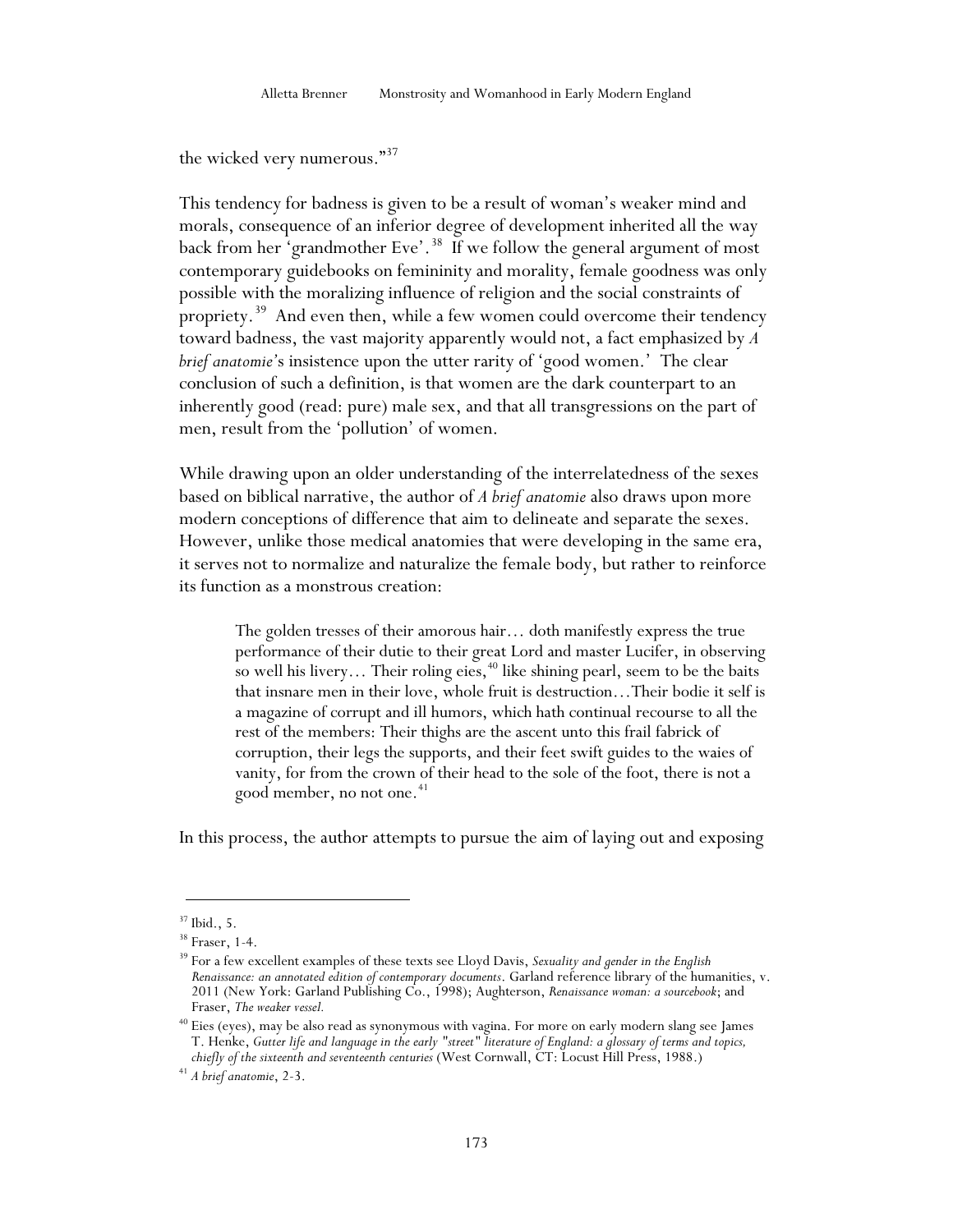the 'truth' of womanhood for observation.<sup>42</sup> This is a theme expressed throughout early modern writing, in the language of "opening, uncovering or bringing to light something at the same time characterized as 'monstrous' or 'obscene.'"<sup>43</sup> Throughout the medieval and early modern periods, it was widely believed that the human corporeal exterior acted as a representation of God's judgment upon its interior. By this, an emphasis on the social functions of the parts of a woman's body as embodiments of deformity reinforced the claim of that her nature was in fact monstrous.<sup>44</sup>

While boundary crossing and abnormality certainly existed in earlier times,<br>such events provoked responses strikingly different responses in the early such events provoked responses strikingly different responses in the early modern period. Monsters became unequivocally understood as threatening and dangerous, something to be controlled and eliminated. Critical to this change would be the superimposition of a structure of the 'natural order of things', of 'God's natural laws' upon all his creation. Almost a century before *A brief anatomie* was written, John Knox argued that women became monstrous when they violated the infallible descending order of God, man, and woman. Though at the time it may have been somewhat unorthodox, by the seventeenth century his emphasis on the fundamental order of the world was becoming increasingly coming to representative of the dominant view.<sup>45</sup> As demonstrated by prolific and accessible literature of the early modern press, early moderns of all kinds were coming to see their world as defined by a system of inherent and infallible relationships.<sup>46</sup> At the same time, those people and things that defied such categories were increasingly seen as monstrous.

This shift towards a rigid structuring of reality is powerfully evident in the way that many came to understand women in early modern England as monstrous creatures. For only when 'natural' is confined to strict limits, can something become monstrously 'unnatural'.<sup>47</sup> Prior to this era, popular conceptions of gender tended to emphasize the homogeneity between male and females. For

<sup>42</sup> Thomas Walter Laqueur, *Making sex: body and gender from the Greeks to Freud* (Cambridge, Mass: Harvard University Press, 1990), 70.

<sup>43</sup> Patricia A. Parker, "Fantasies of 'Race' and 'Gender'", in *Women, "race," and writing in the early modern period*, eds. Patricia A. Parker and Margo Hendricks (London: Routledge, 1994), 87.

<sup>&</sup>lt;sup>44</sup> David Williams, *Deformed discourse: the function of the monster in mediaeval thought and literature* (London: McGill-Queen's University Press, 1996), 107-176. 45 Daston and Park, 202

<sup>46</sup> Latour, 29-35.

<sup>&</sup>lt;sup>47</sup> For more on this progress of monstrosity from the middle 17th century onward, see William Burns, *An age of wonders: prodigies, politics, and providence in England, 1657-1727* (New York: Manchester University Press, 2002).